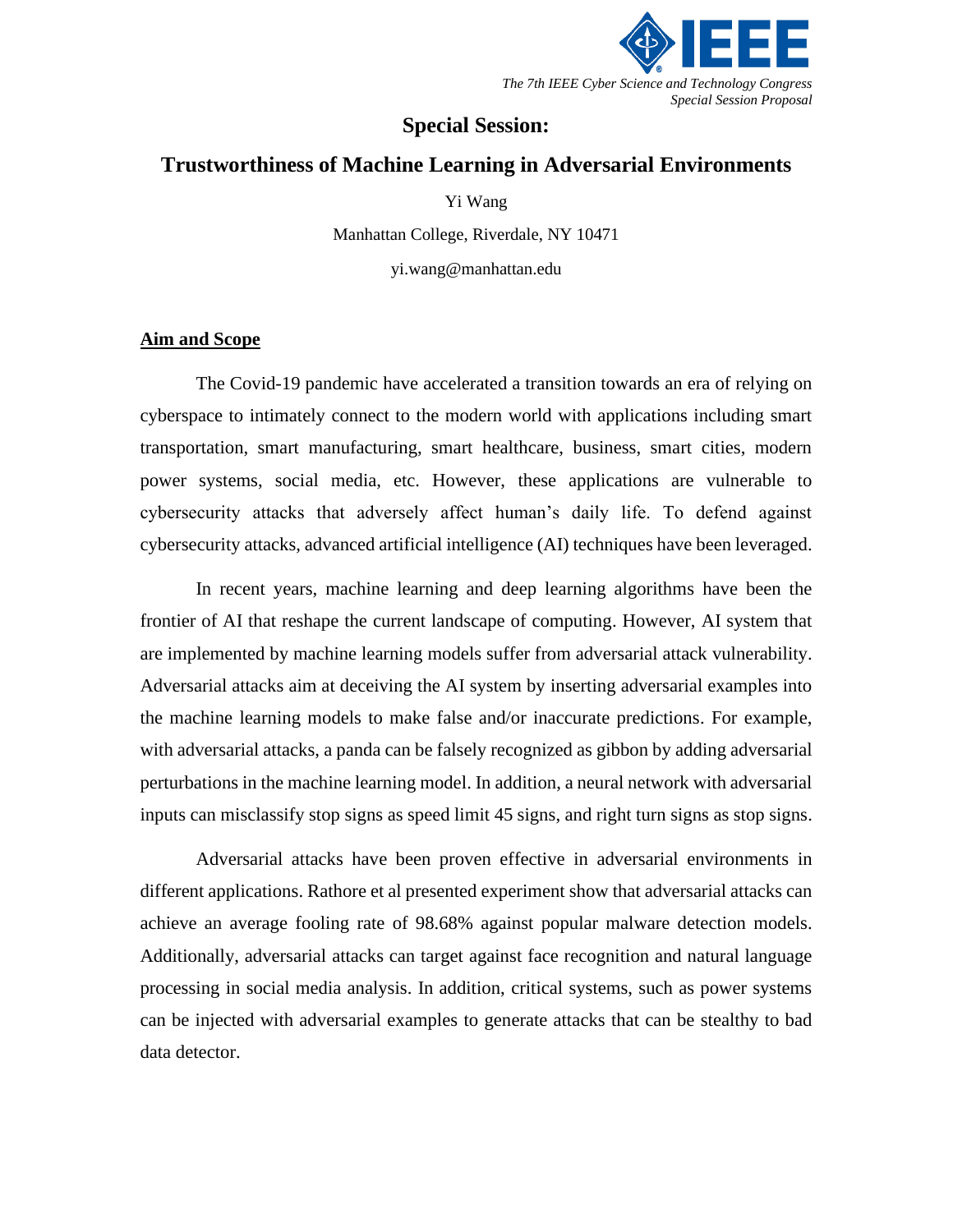

*The 7th IEEE Cyber Science and Technology Congress Special Session Proposal*

The aim of this special session is to establish a venue for scientists and engineers from academia, government, and industry to present and discuss latest advances and technologies on machine learning and deep learning theories and applications in adversarial environment settings.

The scope of this proposed special session is study and address the trustworthiness of machine learning and deep learning techniques applied in various applications under adversarial attacks, as well as a wide range of related issues of adversarial attacks and techniques to make machine learning, deep learning, and AI trustworthy. Thus, the scope of this special session is well aligned with the scope of the CyberSciTech 2022. The special session will seek original contributions, which address the key challenges and problems.

#### **Topics**

The topics of the special session include (but are not limited to):

- Adversarial Machine Learning and Reinforcement Learning
- Adversarial attacks and defenses in Internet of Things/Cyber-physical systems
- Adversarial attacks and defenses in software systems
- Adversarial attacks and defenses in malware detection and intrusion environments
- Data poisoning and evasion attacks
- Advanced techniques for generating adversarial examples
- Advanced defense mechanisms for adversarial attacks
- Vulnerability and security of machine learning/deep learning models
- AI assurance and security
- Secure machine learning systems in context of software security development
- New benchmark datasets for adversarial machine learning
- Industrial practices on adversarial machine learning and cybersecurity

## **Review Process**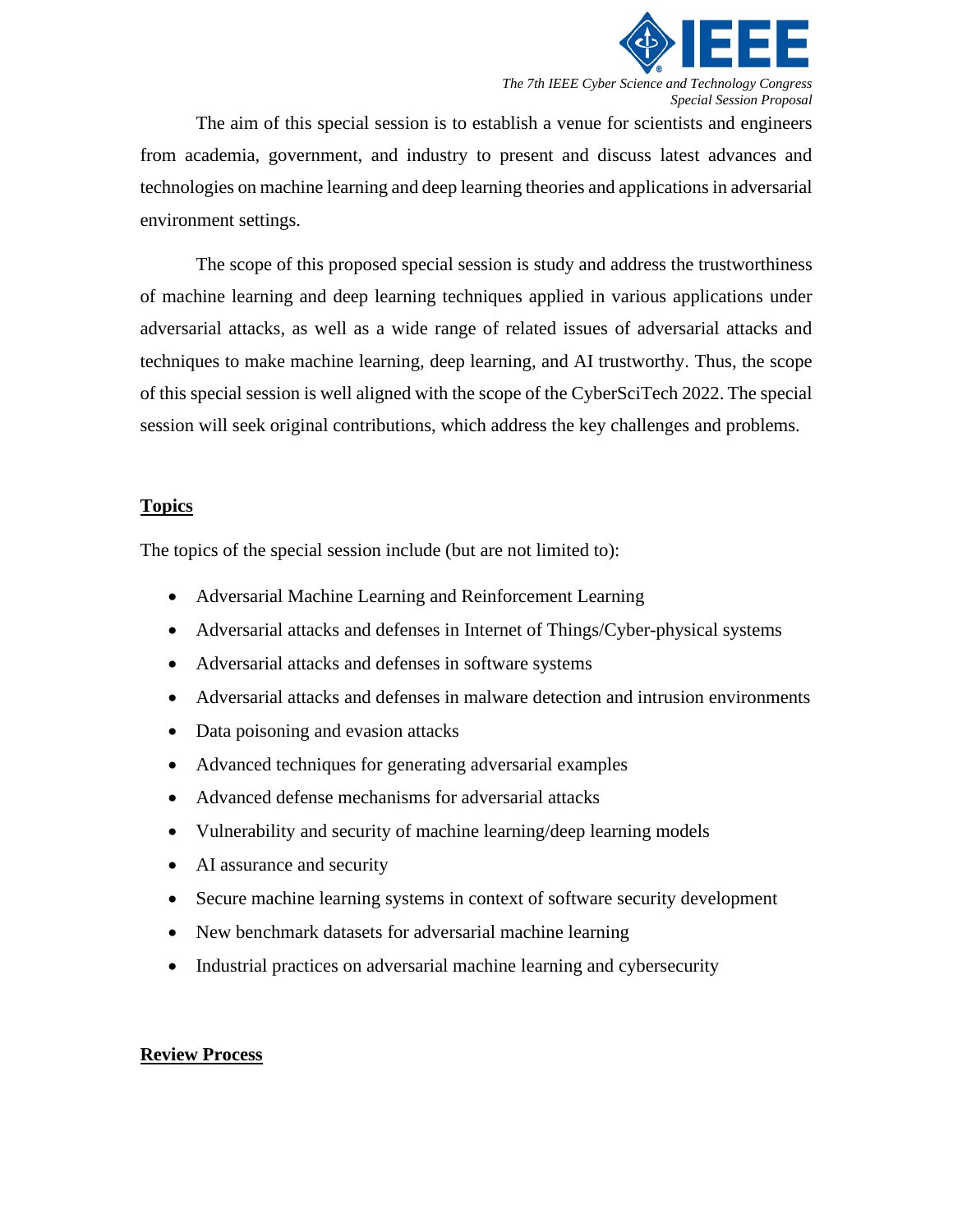

*The 7th IEEE Cyber Science and Technology Congress Special Session Proposal*

All the papers will be peer-reviewed by at least two technical program committee (TPC) members for this special session. Reviewers must provide at least 120 words comments in terms of synopsis, strength, weakness, and suggestions. TPC members will be recruited as soon as the proposal is approved.

#### **Brief plans for dissemination**

The organizers will disseminate one-page call for paper (CFP) brochure via social media, such as Linkedin and organizers' personal websites. TPC members will be asked to disseminate the CFP to their contacts as well. A few authors of recent published papers in adversarial learning and cybersecurity will be contacted via email to encourage them to submit a paper for this special session.

## **Submission Guidelines**

This special session will be held in the 7th IEEE CyberSciTech 2022, September 12-15, Farlena, Italy. All papers should be prepared according to the CyberSciTech 2022 submission policy and should be submitted using the conference website [\(http://cyber](http://cyber-science.org/2022/cyberscitech/papersubmissions/)[science.org/2022/cyberscitech/papersubmissions/\)](http://cyber-science.org/2022/cyberscitech/papersubmissions/). Paper submitted to this session will be 4-6 pages using the IEEE conference proceeding format:

[http://www.ieee.org/conferences\\_events/conferences/publishing/templates.html](http://www.ieee.org/conferences_events/conferences/publishing/templates.html)

All papers accepted in this special session will be included in the CyberSciTech 2022 conference proceedings published by IEEE.

## **Important Dates**

Submission Due: June 1, 2022 Author Notification Due: July 1, 2022 Camera-ready Submission: July 15, 2022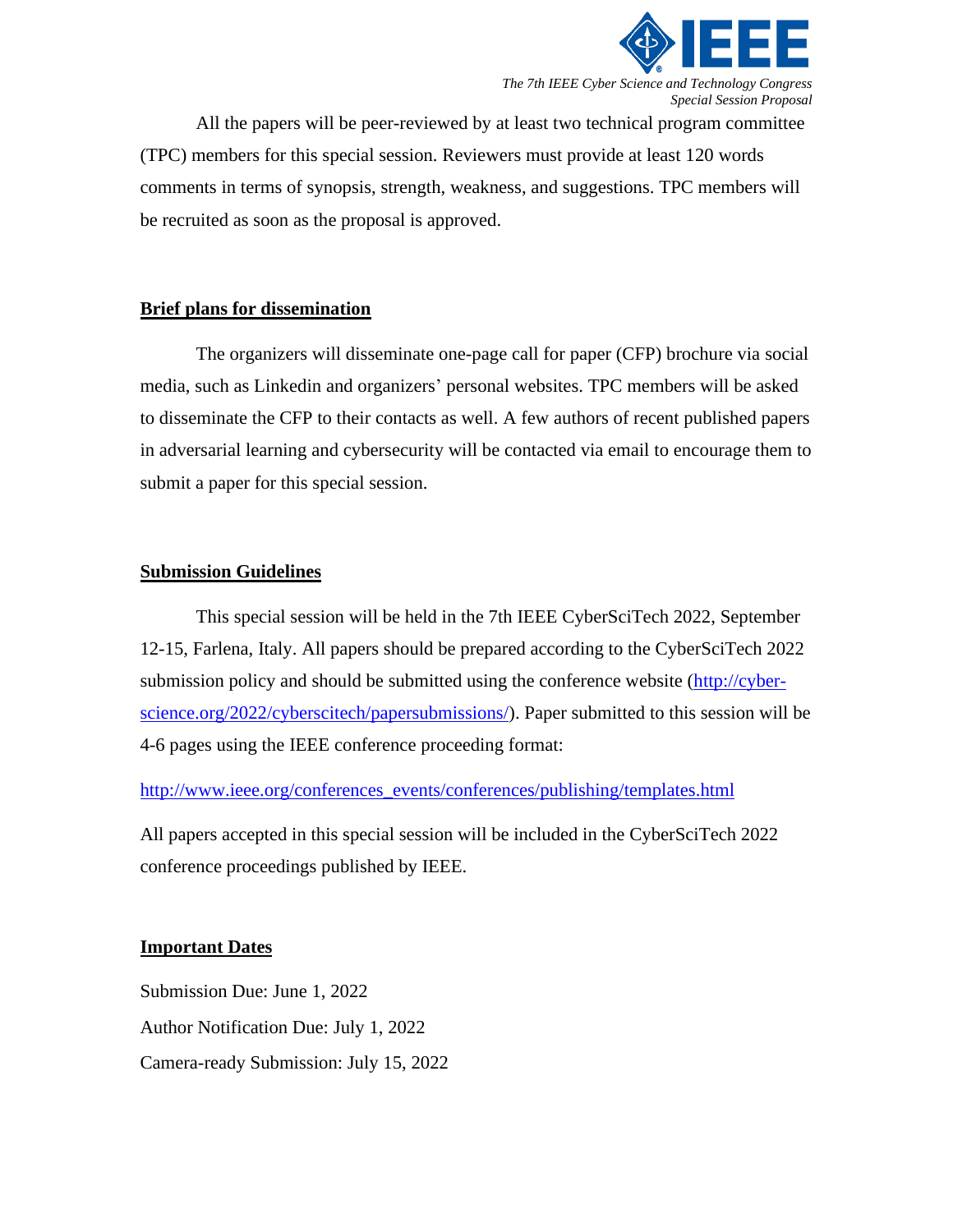

### **Organizer**

Prof. Yi Wang, Department of Electrical and Computer Engineering, Manhattan College, USA [yi.wang@manhattan.edu](mailto:yi.wang@manhattan.edu)

Prof. Miaomiao Zhang, Department of Computer Science, Manhattan College, USA [miaomiao.zhang@manhattan.edu](mailto:miaomiao.zhang@manhattan.edu)

Prof. Bingyang Wei, Department of Computer Science, Texas Christian University, USA [b.wei@tcu.edu](mailto:b.wei@tcu.edu)

#### **Reference**

- [1].Chen, B., Ren, Z., Yu, C., Hussain, I., & Liu, J. (2019). Adversarial examples for cnn-based malware detectors. IEEE Access, 7, 54360-54371.
- [2].Rathore, H., Samavedhi, A., Sahay, S. K., & Sewak, M. (2021). Robust Malware Detection Models: Learning from Adversarial Attacks and Defenses. Forensic Science International: Digital Investigation, 37, 301183.
- [3].Vakhshiteh, F., Ramachandra, R., & Nickabadi, A. (2020). Threat of adversarial attacks on face recognition: A comprehensive survey. arXiv preprint arXiv:2007.11709.
- [4].Zhang, W. E., Sheng, Q. Z., Alhazmi, A., & Li, C. (2020). Adversarial attacks on deep-learning models in natural language processing: A survey. ACM Transactions on Intelligent Systems and Technology (TIST), 11(3), 1-41.
- [5].Tian, J., Wang, B., Wang, Z., Cao, K., Li, J., & Ozay, M. (2021). Joint Adversarial Example and False Data Injection Attacks for State Estimation in Power Systems. IEEE Transactions on Cybernetics.